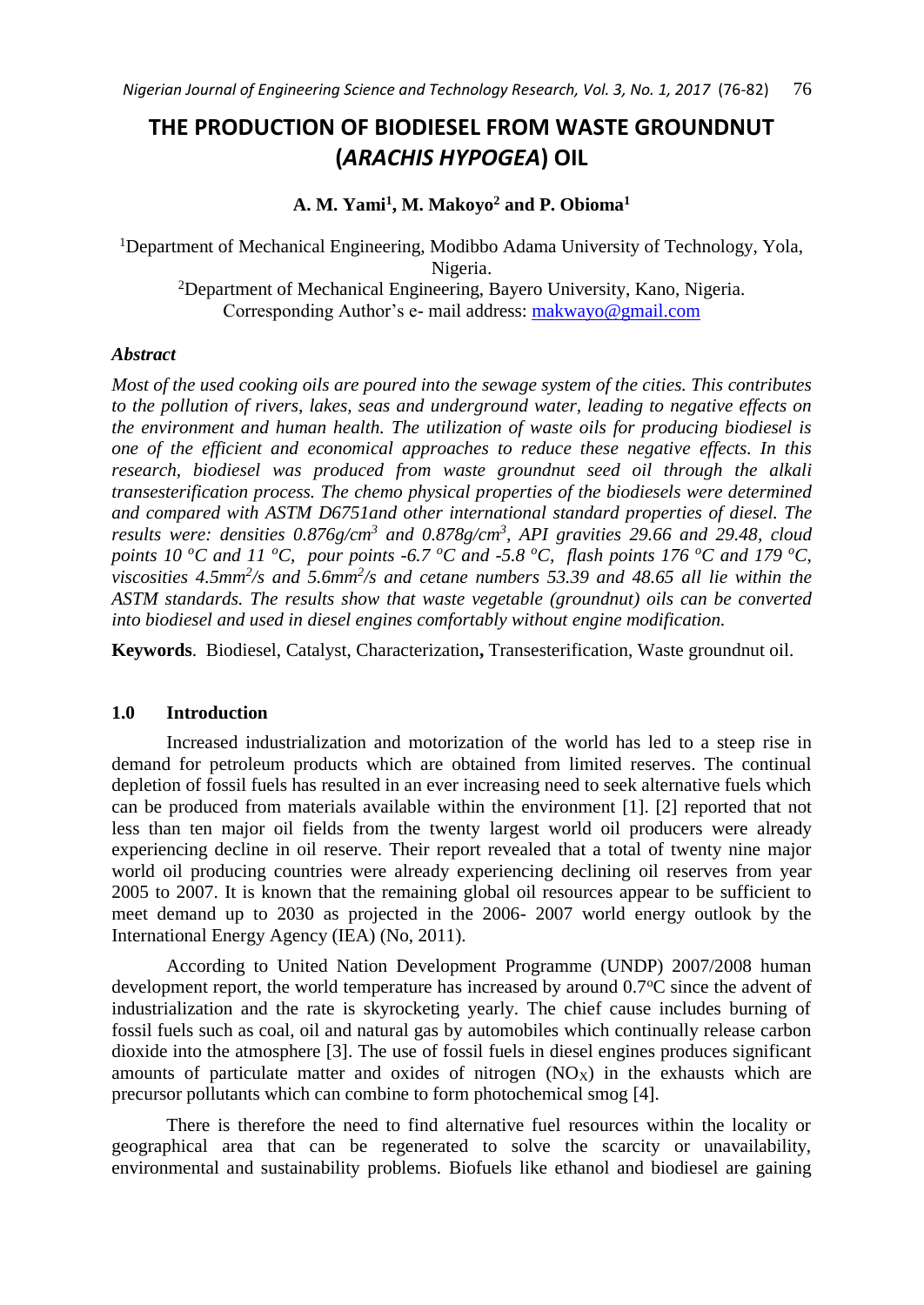worldwide acceptance. Biofuels are considered as being part of the solution for problems of environmental degradation, energy security, retracting imports, rural employment and agricultural economy for improving standards of living. Biofuels could include bio, ethanol (bio gasoline) and biodiesel as well as other fuels made from biomass and use for automotive, thermal and power generation according to specification stipulated by Standard Organization of Nigeria (SON), Department of Petroleum Resources (DPR) and any other government agency [5].

The main types of biofuel are ethanol and biodiesel. Ethanol is produced from wide range of biomass (plant) material using a relatively complex chemical process. Bioethanol is a distilled liquid produced by fermenting sugars from sugar plants and cereal crops (sugarcane, corn, beet, cassava, wheat, sorghum). Generally ethanol is mixed with gasoline, in varying concentrations, although cars are now produced in some countries that can run on pure ethanol.

Biodiesel(Greek, bio, life + diesel from Rudolf Diesel) is defined as a mixture of mono alkyl esters of long chain fatty acids (FA) derived from renewable lipids such as vegetable oils and animal fats when reacted with an alcohol (methanol or ethanol) in presence or absence of catalyst [6, 7, 8]. Researchers and scientists have developed various methods of biodiesel production using different biofuels, with the main objective being to reduce oil viscosity. Dilution, micro emulsification, pyrolysis and transesterification are the four techniques applied to solve problems encountered with high viscosity. Among all the above mentioned methods used to convert oils to biodiesel, transesterification of the triglycerides seems to be the best choice, as the physical characteristics of the biodiesel obtained are very close to those of diesel fuel [9, 10]. Furthermore, methyl or ethyl esters of the fatty acids can be burned directly in unmodified diesel engines with very low deposit formation and a byproduct (glycerol) that has commercial value [11]. The transesterification process is defined by [12], as the chemically reacting triglycerides such as one of vegetable oils with an alcohol in presence of an alkaline or acidic catalyst to produce glycerol and fatty acid ester. When the original ester is reacted with an alcohol, the transesterification process is called alcoholysis.

The transesterification reaction consist of transforming triglycerides into fatty acid alkyl esters in the presence of an alcohol, such as methanol or ethanol or a catalyst such as an alkali or acid with glycerol as a by-product [13]. Transesterification consist of a number of consecutive reversible reactions. The triglycerides are converted stepwise to triglycerides, monoglycerides and finally glycerol. A mole of ester is liberated at each step as given in equations 1- 3.

$$
Triglycerides + ROH \xrightarrow{catalyst} Diglycerides + R'COOR \tag{1}
$$

Diglycerides + ROH  $\xrightarrow{catalyst}$  $Monoglycerides + R"COOR$  (2)

$$
Monoglycerides + ROH \xrightarrow{catalyst} Glycerol + R'''COOR \tag{3}
$$

#### *(Vasuderan and Briggs, 2008).*

Though biodiesel is technically feasible and environmentally acceptable, it should be noted that it is not economically competitive. The high cost of virgin vegetable oil is the most important issue in the economic evaluation of the biodiesel process. Reducing the cost of the feedstock is necessary for biodiesel's long-term commercial viability.

Waste vegetable oils used to be sold commercially as animal feed. However since 2002, the European Union (EU) has enforced a ban on feeding these mixtures to animals to prevent the return of harmful compounds back into the food chain through the animal meat.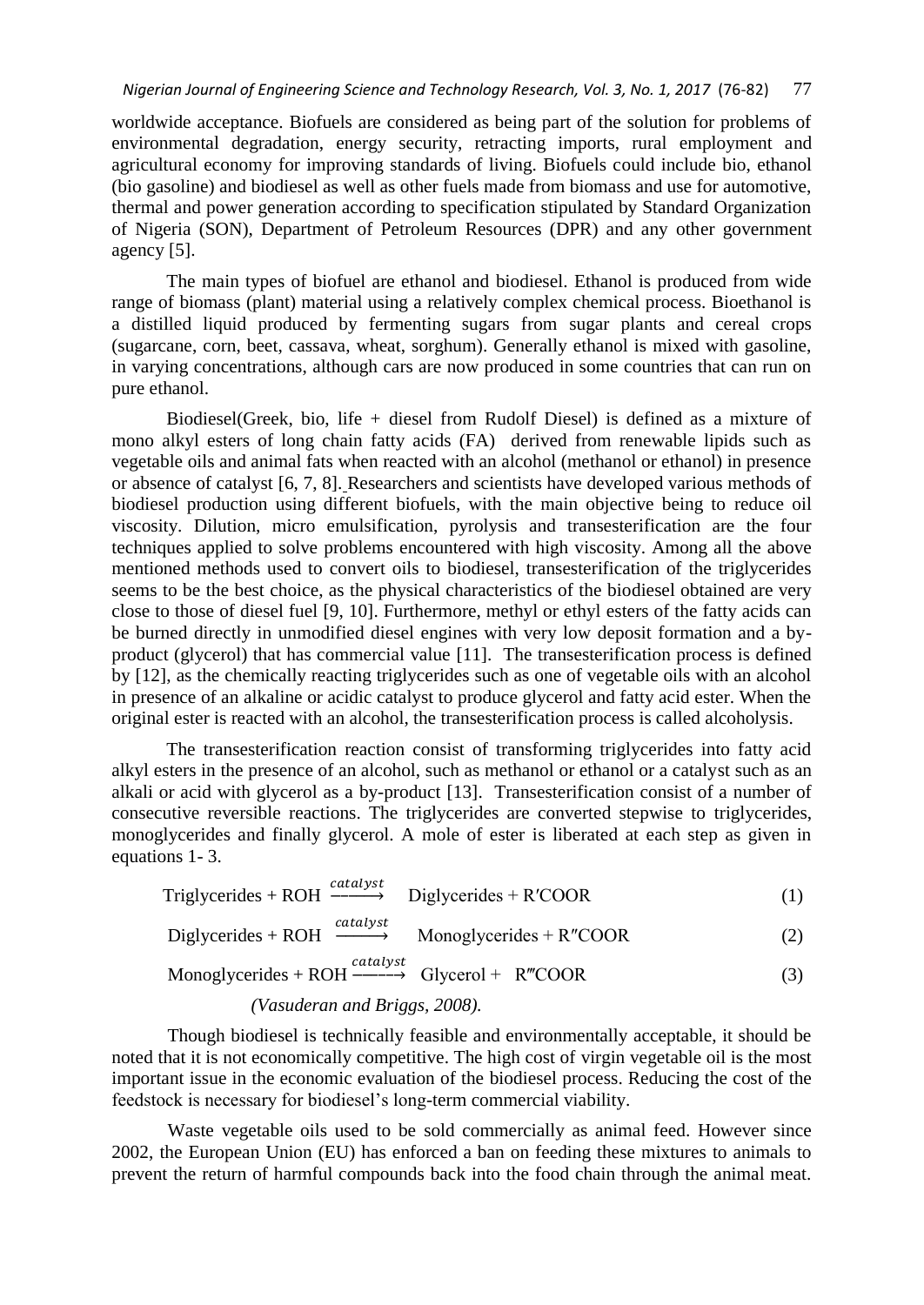In fact, most of the used cooking oil is poured into the sewer system of the cities. This will contribute to the pollution of rivers, lakes, seas and underground water, leading to the negative effect on the environment and human health. Therefore, the disposal of waste oils in a safe way is required since it may contaminate the environment. The utilisation of waste oils for producing biodiesel is one of the efficient and economical approaches to solve this. In order to achieve production cost reduction and make biodiesel more competitive with petroleum diesel, low cost feedstock, such as non-edible oils and waste vegetable oils could be used as raw material. With the mushrooming of fast food centers and restaurants in Nigeria, it is expected that considerable amounts of used frying oil will be discarded which can be diverted for biodiesel production, and thus may help reduce the cost of water treatment in the sewerage system and assisting in the recycling of resources.

This study focuses on the utilisation of waste groundnut oil which is the form of vegetable oil extracted from groundnut seeds for the production of biodiesel.

### **2.0 Materials and Methods**

### **2.1 Biodiesel Production**

Two samples of waste groundnut oils, four litres each were collected (A sample from Chambian Heritage Hotel, Yola and another from Modibbo Adama University of Technology, Yola Commercial Guest House).

The samples were left to stand for three days so that impurities in the form of food residue settled down and then filtered by decantation to remove the impurities. The filtered waste groundnut oils were subjected to drying by heating to  $100^{\circ}$ C on a hot plate for 15 minutes while stirring continuously to boil off any water present.

200 ml of methanol was measured and poured into a conical flask equipped with a stirrer. 1.0 wt% Potassium hydroxide (KOH) was added to the flask as catalyst. The mixture was stirred until the potassium hydroxide dissolved in the methanol forming potassium methoxide.

1 litre of waste groundnut oil was heated to  $55^{\circ}$ C and poured into a blender and the prepared methoxide was introduced into the heated oil. This was mixed with the blender tightly sealed for one hour. The mixture was poured into a bottle and allowed to settle for a day. Decantation was done to separate the top layer paler liquid (biodiesel) from the bottom darker coloured layer (glycerine).

3ml acetic acid was added to the product to neutralize any soap that might have been formed. The biodiesel was washed with 0.5 litre of water to remove impurities. The mixture was stirred and allowed to settle for 8 hours and the water was drained out. This was repeated till the biodiesel was clear. The biodiesel was heated gradually on the hot plate to remove any water present.

# **2.2 Testing of the Biodiesel**

### **2.2.1 Density**

Density of fuel at different temperatures was measured by a standard 25 ml marked flask. Weight of a fixed volume of fuel (25 ml) was measured at different temperatures by an electronic balance which measures up to 0.0001 gm. The average of density values were reported in  $\text{kg/m}^3$ .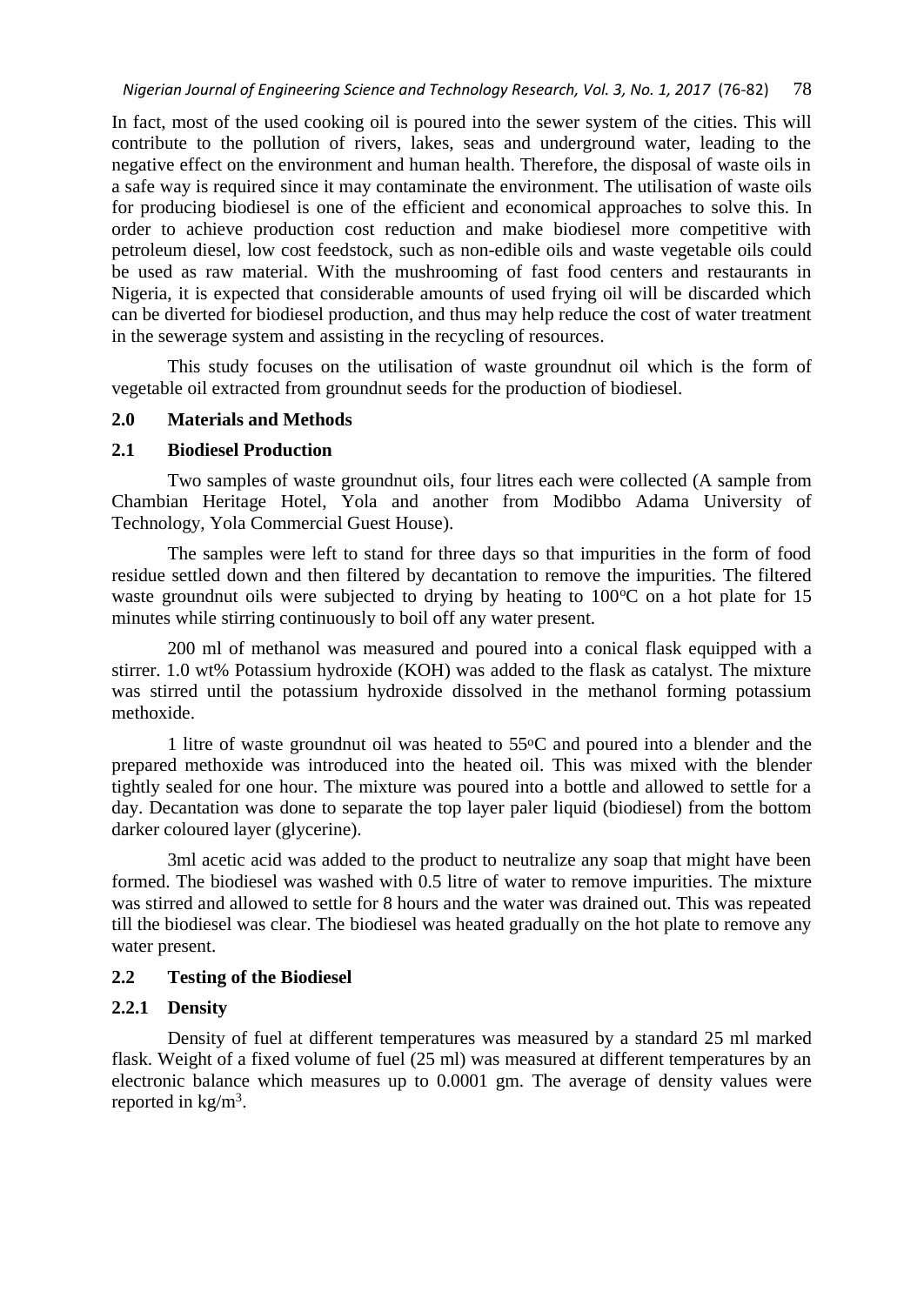# **2.2.2 Viscosity**: *Method: ASTM D 44*

Viscosity of fuels was measured using Saybolt viscometer and accessories. The time of falling of 60 ml sample under gravity through the capillary of a calibrated viscometer under a reproducible driving head and at a closely controlled and known temperature  $(40 \degree C)$ .The kinematic viscosity is then equal to the product of this time and a calibration constant for the tube.

# **2.2.3 Flash Point**

Method: ASTM D93- Flash point, closed cup.

Flash points of test fuels were measured as per ASTM standard D93-85 using closed cup tester. A sample of the biodiesel was taken into Pensky-Martens closed-cup tester and heated slowly with continuous stirring. A flame was inserted into the oil cup at every  $2^{\circ}C$ temperature rise of the oil. The lowest temperature at which application of the test flame caused the fuel vapour to give flash of fire and then disappeared was noted and recorded as the flash point.

# **2.2.4 Cloud Point**

### Method ASTM D 5773

The biodiesel sample was cooled in a Peltier device at a constant rate, the sample was continuously monitored by optical detectors and the temperature that corresponded to the first formation of a cloud in the fuel recorded.

### **2.2.5 Pour Point**

Method ASTM D 97

The sample was cooled at a specified rate and examined at 3°C intervals for flow. The lowest temperature at which sample movement was observed was then recorded.

### **2.2.6 Relative Density**

The relative densities were calculated using the formula as obtained in the standard methods for fuel properties

Relative density = 
$$
\frac{mass \ of \ a \ given \ volume \ of \ liquid}{mass \ of \ a \ given \ volume \ of \ distilled \ water}
$$
 (4)

# **2.2.7 API Gravity**

The API gravities were evaluated as follows:

$$
API Gravity = \frac{141.5}{Relative density@15°C}
$$
 (5)

### **3.0 Results and Discussion**

Table 1 shows the determined properties of the waste ground oil biodiesel while Table 2 is the comparison of some main properties of biodiesel with some international biodiesel standards.

Letter A represents sample collected from the Chembian Heritage Hotel, Yola while letter B represents sample collected from Modibbo Adama University of Technology, Yola commercial Guest house.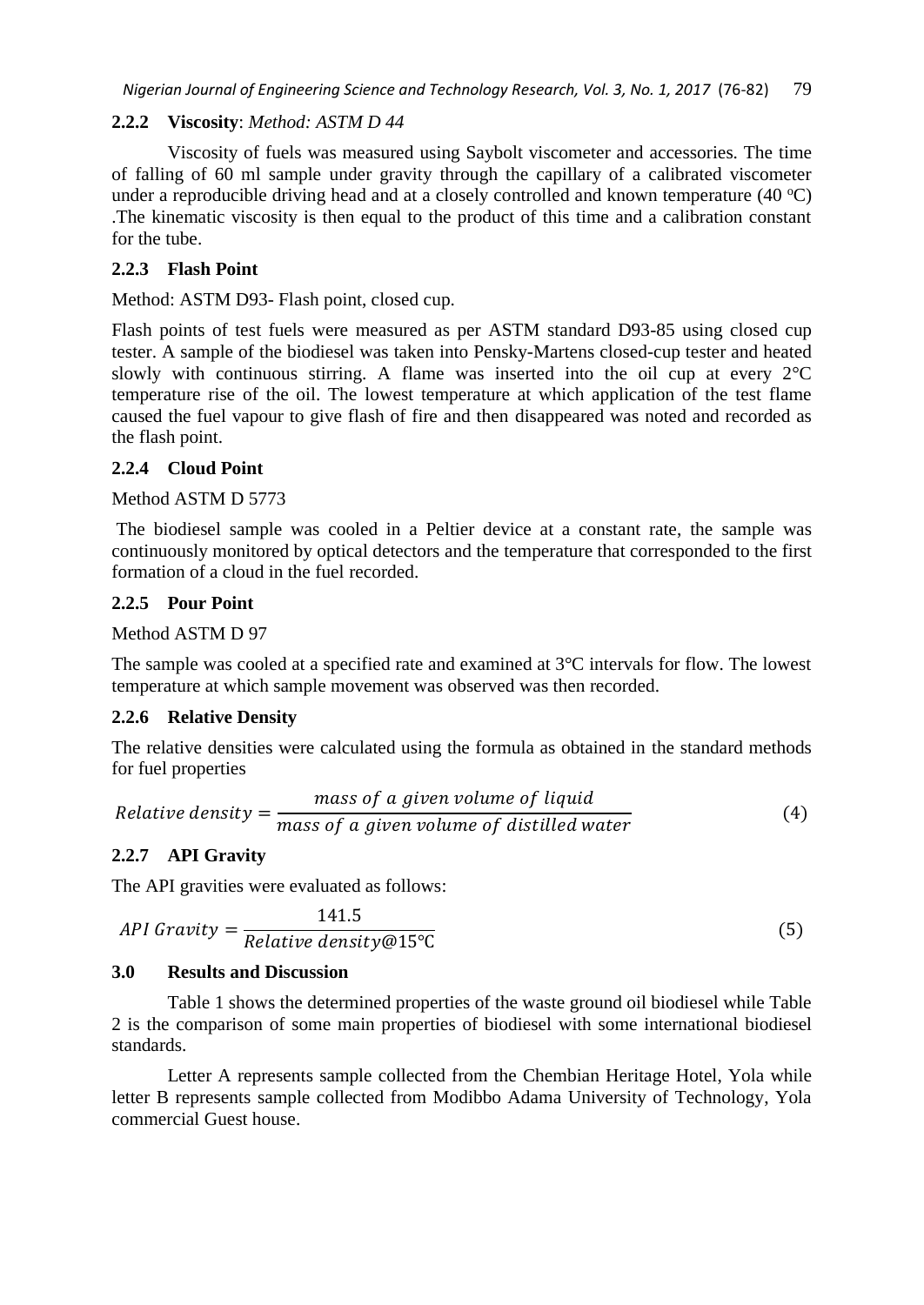| Sample                                           | A      | B      |
|--------------------------------------------------|--------|--------|
| at 30 $\degree$ C 0.876<br>Density<br>$(g/cm^3)$ |        | 0.878  |
| <b>Relative Density</b>                          | 0.945  | 0.943  |
| Cloud point $({}^{\circ}C)$                      | 10     | 11     |
| Pour point $({}^{\circ}C)$                       | $-6.7$ | $-5.8$ |
| Flash point $({}^{\circ}C)$                      | 176    | 179    |
| Viscosity( $mm^2/s$ )                            | 4.5    | 5.6    |
| API gravity                                      | 29.16  | 29.48  |

Table 1: Fuel properties of samples of raw waste groundnut oil biodiesel.

| Table 2: Comparison of main properties of biodiesel prepared from waste groundnut oil some |  |  |  |
|--------------------------------------------------------------------------------------------|--|--|--|
| International biodiesel standards                                                          |  |  |  |

| <b>PROPERTY</b>                                               | Sample A | Sample B | EN14314:2003      | <b>ASTM</b><br>6751-076                     | SON                |
|---------------------------------------------------------------|----------|----------|-------------------|---------------------------------------------|--------------------|
| Density at 30<br>$\rm ^{o}C$ g/cm <sup>3</sup>                | 0.876    | 0.878    | $0.86 - 0.980$    | $0.87 - 0.90$                               |                    |
| API gravity                                                   | 18.24    | 18.55    | $3.5 - 5.0$       | $1.9 - 6.0$                                 |                    |
| Flash point <sup>o</sup> C                                    | 176      | 179      | $120 \text{ min}$ | $>130^{\circ}$<br>$(150^{\circ}$ C average) | 66                 |
| Cetane number                                                 | 53.39    | 48.65    | 51 minimum        | 47 minimum                                  |                    |
| Cloud point ${}^{\circ}C$                                     | 10       | 11       |                   | 6                                           | 4.4                |
| Relative density                                              | 0.945    | 0.943    |                   | $45 - 65$                                   |                    |
| Pour point $\mathrm{C}$                                       | $-6.7$   | $-5.8$   | <b>NS</b>         | $-7$                                        |                    |
| Viscosity at $40\quad 4.5$<br>${}^{\circ}C$<br>$\rm (mm^2/s)$ |          | 5.6      | $3.5 - 5.0$       | $1.9 - 6.0$                                 | $1.6 - 5.5$        |
| Specific gravity                                              |          |          | <b>NS</b>         | 0.839                                       | $0.820 -$<br>0.870 |

NS= Not Specified

The biodiesel samples flash points are 176  $\degree$ C and 179  $\degree$ C. This result is good because it is above average (150 $\degree$ C) specification by ASTM standards as in Table 2. It also exceeds specification for diesel fuel (66 °C minimum) provided by Standard Organization of Nigeria. This means that using these fuels will ensure greater safety as in risk of a fire incidence or even during storage. The cetane number for samples A and B are 53.39 and 48.65 respectively. These values are above the minimum for diesel fuel as shown on table 2 and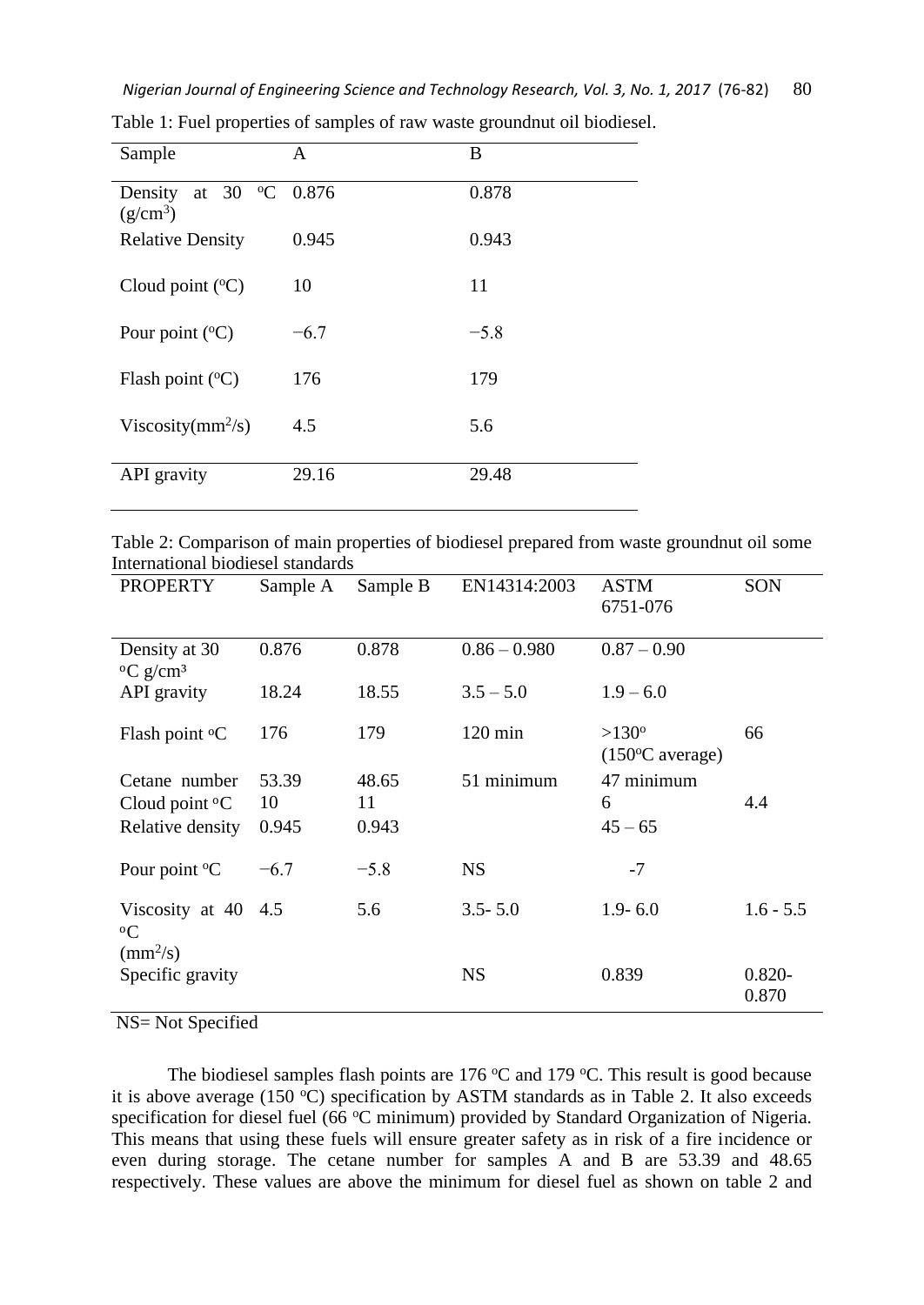also above specifications for biodiesel provided by ASTM standards which implies that the fuels are expected to burn smoothly when used.

The cloud point obtained for the biodiesel samples were  $10^{\circ}$ C for sample A, and  $11^{\circ}$ C for sample B, The cloud point is an important property for biodiesel since biodiesel fuels typically have higher cloud points, i.e., crystals begin to form at higher temperature, than standard diesel fuel. This feature has implications on the use of biodiesel in cold weather applications. The cloud point is a critical factor in cold weather performance for all diesel fuels. This means that the fuel can be used satisfactorily in Nigeria without fear of gelling.

The pour point obtained were  $-6.7$ °C for sample A and  $-5.8$ °C for sample B. This is the temperatures below which the fuel will not be able to flow freely when used as fuel. From the results, it is clear that waste groundnut biodiesel can be handled and used even in temperate countries where temperatures can be less than 3°C.

The viscosity for samples A and B obtained at  $40^{\circ}$ C were 4.5 and 5.6 respectively. Both are within the range  $3.5 - 5.0$  provided by EN14214:  $2003$  – specification by European standard and the range 1.9 – 6.0 provided on ASTMD 6751 standards. This means the flow of the biodiesel will be good enough to replace diesel fuel and can be used in diesel engines without engine modification.

# **4.0 Conclusion**

Based on the physico-chemical analysis it can be seen that waste groundnut oil presents a promising choice as raw material for the production of biodiesel in Nigeria as the properties are in conformity with global standards.

# **5.0 Acknowledgement**

The authors wish to express their gratitude to the managements of Chambian Heritage Hotel, Yola, and Modibbo Adama University of Technology, Yola Commercial Guest House for allowing us use the waste groundnut oils of their canteens for this research. We also thank the management of Food Science Technology Department for the use of their Laboratory for carrying out the experiments. We highly appreciate the valuable technical assistance of the Technologist.

# **References**

- 1. Sinha, S., Agarwal, A. K. and Garg, S. (2008). Biodiesel development from rice bran oil: Transesterification process optimization and fuel characterization. Energy Conversion and Management, 49: 1248–1257 [www.elsevier.com/locate/enconman.](http://www.elsevier.com/locate/enconman)
- 2. Alamu, O. J., Akintola, T.A, Enweremadu, C.C. and Adeleke, A. E. (2008). Characterisation of palm kernel through NaOH-catalysed transesterification process. Scientific Research and essay. 3(7): 308-311.
- 3. Idusuyi, N., Ajide O. O. and Abu, R. (2012). Biodiesel as an alternative Energy Resource in South West Nigeria. International Journal of Science and Technology. 2(5): 323-327. Retrieved 11 february 2016 ejournalofsciences.org.
- 4. Rao, P. V. (2011). Experimental Investigations on the influence of properties of Jatropha biodiesel on Performance, Combustion and, Emission Characteristics of a Direct Injection Compression Ignition (DI-CI) Engine. World Academy of Sciences Engineering and Technology, 75: 855-868.
- 5. Belewu, M. A. (2011). Biofuel Production in Nigeria Challenges and Prospects. Paper presented at the Twelth National/International Conference of the Students Chemical